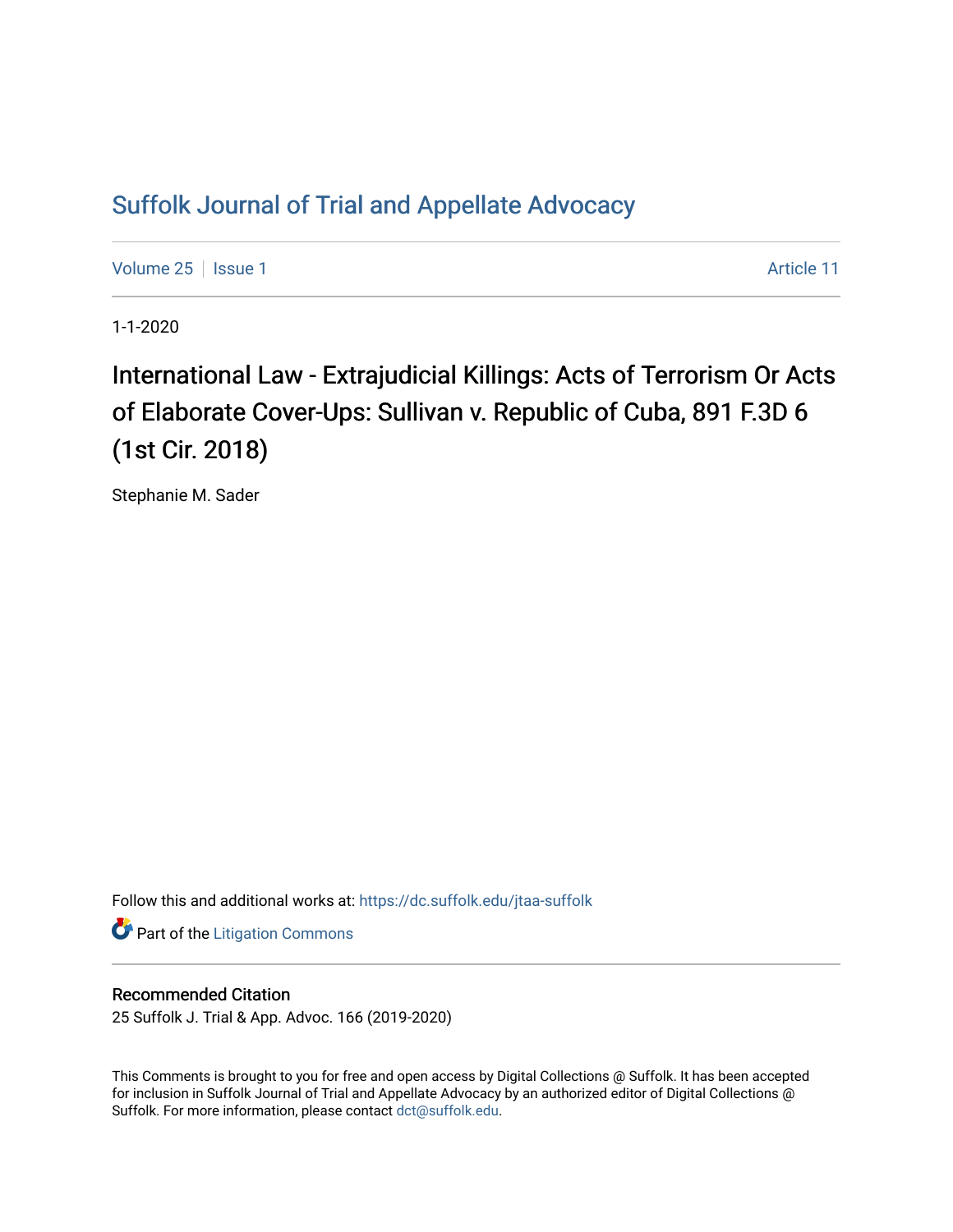### **INTERNATIONAL LAW-EXTRAJUDICIAL KILLINGS: ACTS OF TERRORISM OR ACTS OF ELABORATE** *COVER-UPS?-SULLIVAN V. REPUBLIC OF CUBA,* **891 F.3D 6 (1ST CIR. 2018).**

Ordinarily, a country is immune from being subjected to legal proceedings in another country.' To enumerate this protection, the United States codified the Foreign Sovereign Immunities Act **("FSIA"),** which limits the possibility for foreign sovereign nations to be sued in United States' courts.<sup>2</sup> The United States Court of Appeals for the First Circuit faced the issue in *Sullivan v. Republic of Cuba<sup>3</sup>*, of whether the Foreign Sovereign Immunities Act's terrorism exception applies to the extrajudicial

*2 See* 28 U.S.C. § 1604 (2015) (defining immunity of foreign state from United States jurisdiction). "Subject to existing international agreements to which the United States is a party at the time of enactment of this Act a foreign state shall be immune from the jurisdiction of the courts of the United States and of the States **.** *Id.* **I..."** *See* **JENNIFER** *K.* ELSEA, CONG. RESEARCH SERV., RS22094, LAWSUITS AGAINST **STATE** SUPPORTERS OF TERRORISM: AN OVERVIEW, 1 (2005) (describing Foreign Sovereigns Immunity Act).

Ordinarily, foreign States, including their agencies and instrumentalities, may not be sued in U.S. courts unless they waive their sovereign immunity or an exception under the Foreign Sovereign Immunities Act (FSIA) (28 U.S.C. §§ 1602 *et seq.)* applies. The FSIA provides a list of circumstances where U.S. federal courts will not recognize foreign sovereign immunity. In these circumstances, U.S. courts may exercise jurisdiction over a dispute and treat a foreign state as if it were a private entity.

*Id.; see* Amy Howe, *Opinion Analysis: Court Upholds Narrow Construction of Foreign Immunity Law in Terrorism Case,* SCOTUSBLOG (Feb. 21, 2018, 2:14 PM), https://www.scotusblog.com /2018/02/opinion-analysis-court-upholds-narrow-construction-foreign-immunity-aw-terrrismcase/ [https://perma.cc/6VB2-WNCM ] (processing case history of FSIA terrorism exception case).

*I See* **JENNIFER** K. **ELSEA, CONG.** RESEARCH SERV., RL31258, SUITS **AGAINST** TERRORIST STATES BY VICTIMS OF TERRORISM: BACKGROUND **ON** STATE IMMUNITY **3-5** (2008) (explaining immunity custom afforded to sovereign states); *see also* Peter-Tobias Stoll, *State Immunity,* OXFORD PUB. INT'L LAW, http://opil.ouplaw.com/view/10.1093/law:epil/9780199231690/law-9780199231690-el106?print=pdf (last updated Apr. 2011) [https://perma.cc/A93H-6BMA] (defining state immunity). "State immunity protects a State and its property from the jurisdiction of the courts of another State. It covers administrative, civil, and criminal proceedings (jurisdictional immunity), as well as enforcement measures (enforcement immunity)." Stoll, *supra,* note 1. *See How Do You Go About Suing a Country?,* NPR (Oct. 8, 2016, 8:29 AM), https://www.npr.org/2016/10/08/497164736/how-do-you-go-about-suing-a-country [https://perma .cc/94MW-MQFZ] (describing purpose of state immunity). It is preferred that disputes between two states "be resolved at the diplomatic stage as opposed to the private civil litigation stage." *Id.*

**<sup>3</sup>** 891 F.3d 6(lst Cir. 2018).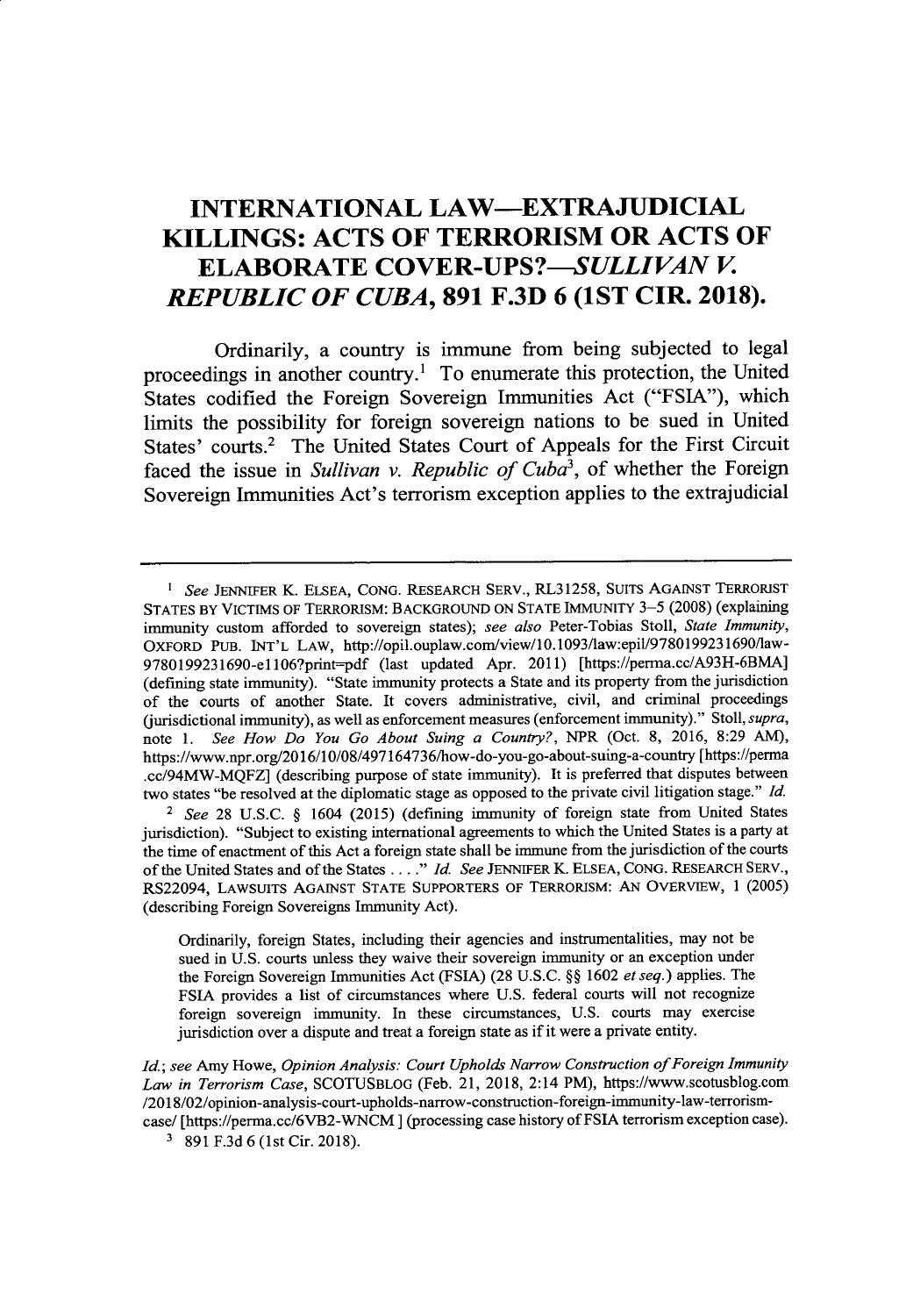killing of a United States citizen that Cuba allegedly committed.<sup>4</sup> The First Circuit held that the previous default judgment against Cuba for allegedly committing the extrajudicial killing lacked subject matter jurisdiction, and could not be enforced.<sup>5</sup>

In October **1963,** Geoffrey Sullivan, who served in the United States Air Force and the Army National Guard, disappeared.<sup>6</sup> This prompted his daughter, Sherry Sullivan ("Sullivan") to attempt to uncover what happened to her father **by** gathering evidence pertaining to his disappearance.7 Sullivan concluded that during a mission against Cuba, her father was captured, imprisoned, and later died in custody.8 This provoked Sullivan to sue the

*4 See* 28 U.S.C. § 1605A(a)(1) (2008) (providing terrorism exception to jurisdictional immunity of foreign states).

A foreign state shall not be immune from the jurisdiction of courts of the United States ... which money damages are sought against a foreign state for personal injury or death that was caused by an act of torture, [or] extrajudicial killing... is engaged in by an official, employee, or agent of such foreign state while acting within the scope of his or her office, employment, or agency.

*Id; see Sullivan,* 891 F.3d at 11-12 (finding that terrorism exception does not apply); *see also* Ruthanne M. Deutsch, *Suing State-Sponsors of Terrorism Under the Foreign Sovereign Immunities Act: Giving Life to the Jurisdictional Grant After Cicippio-Puleo,* 38 INT'L LAWYER 891, 891 (2004), *available at* https://scholar.smu.edu/cgi/viewcontent.cgi?article=2307&context-til [https://perma.cc/HU9R-MQQC] (explaining option to sue foreign states after acts of terrorism). "In 1996, Congress enacted legislation to allow American citizens harmed by terrorist acts to use the U.S. courts to seek money damages from the responsible state sponsors of terrorism." Deutsch, *supra* note 4, at 891.

<sup>5</sup> See Sullivan, 891 F.3d at 10 (affirming dismissal of action). Sullivan failed to prove that Cuba was not immune to the action. *Id.* at 9. **If** a FSIA exception does not apply, the foreign state will be immune from any lawsuits because the exceptions present the only basis to get jurisdiction over a foreign sovereign. *Id.* (citing Saudi Arabia v. Nelson, 507 U.S. 349, 355 (1993); Argentine Republic v. Amerada Hess Shipping Corp., 488 U.S. 428, 443 (1989)).

**6** *See* Sullivan v. Republic of Cuba, 289 F. Supp. 3d 231, 233 (D. Me. 2017), *affd* **891** F.3d **6** (1st Cir. 2018) (explaining Geoffrey Sullivan's past).

<sup>7</sup> *See Sullivan*, 891 F.3d at 8 (stating plaintiff's research). Sullivan discovered the timeline of her father's death by "contacting dozens of federal agencies and officials and filing a Freedom of Information Act ("FOIA") request." *Id.* (internal quotation marks omitted). Sullivan also had evidence that her father died in 1982 while in the custody of the Cuban government, which was a significant time later than his disappearance date in October 1963. *Id.* at 7-8.

**8** *See Sullivan,* 289 F. Supp. 3d at 234 (describing evidence revealing Geoffrey Sullivan was shot down and imprisoned in Cuba). The evidence presented included: (1) a variety of reports stating that someone resembling Geoffrey Sullivan was taken aboard a Cuban vessel; (2) United States Department of State records describing rumors from Cuban refugees that Geoffrey Sullivan crashed his plane near Cuba; (3) reports from Americans who were imprisoned in Cuba stating that the name Sullivan sounded familiar; (4) a report from an American pilot stating he was detained in Cuba next to an American claiming to be "Mr. Sullivan" who was detained for "almost ten years;" (5) a radio talk show report detailing that Geoffrey Sullivan was engaged in combat with a Cuban governmental aircraft when he was shot down;  $(6)$  a previously imprisoned Cuban émigré statement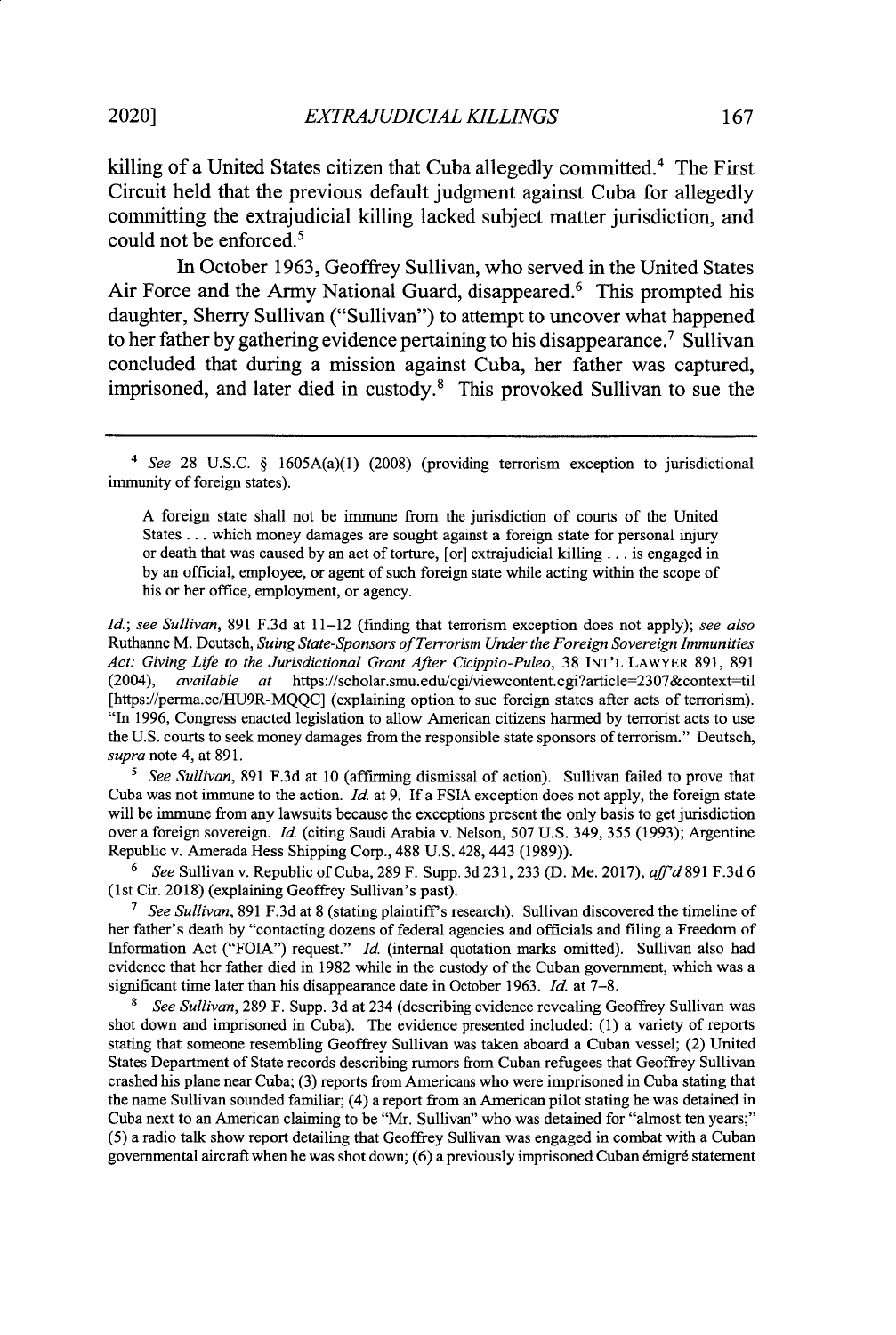defendant, the Republic of Cuba ("Cuba"), in 2007 for wrongful death.<sup>9</sup> Despite being properly served, Cuba did not appear in Maine Superior Court, and Sullivan was subsequently awarded "\$21 million in damages for loss of support, severe emotional distress, and damages to her father's estate, including compensation for his pain and suffering." $10$ 

Despite the judgment, Sullivan was unable to collect any of her awarded damages from Cuba and sought to enforce the default judgment in the United States District Court for the District of Maine.<sup>11</sup> The federal district court asked Sullivan to determine if there was proper subject matter jurisdiction for the original action and to provide sufficient evidence of the extrajudicial killing.<sup>12</sup> After hearing Sullivan's arguments, the court denied the motion for default judgment, dismissed the case for lack of subject matter jurisdiction, and found that Geoffrey Sullivan was not extrajudicially killed by Cuba.<sup>13</sup>

to the FBI and CIA that an American had been at a prison hospital seeking treatment for bums after the time of Geoffrey Sullivan's disappearance; and **(7)** two previously imprisoned Cuban Americans statements describing that there was a prisoner named "Sullivan" in 1991. **Id.**

**<sup>9</sup>** *See Sullivan,* 891 **F.3d** at 7 (explaining initial suit brought **by** plaintiff in Maine Superior Court). The state court claimed to have subject matter jurisdiction because it concluded that Cuba did not have immunity from the case as it committed an extrajudicial killing, which falls under the terrorism exception of the FSIA. *Id.* at 8. The state court also found that Sullivan could be entitled to damages because she is "the successor to, heir to and guardian of her father's estate." Id. (quoting *Sullivan,* 289 F. Supp. **3d** at **233).**

**<sup>&#</sup>x27;0** *See Sullivan,* 891 **F.3d** at 8 (describing outcome of wrongful death suit). The Maine Superior Court agreed with the proposed facts and legal conclusions presented **by** Sullivan regarding the background information of her father's disappearance. **Id.** On August 10, 2009, the Maine Superior Court entered a default judgment for Sullivan. Id. Before Sullivan was awarded damages, a hearing was conducted in which Cuba again did not appear for, prompting the Maine Superior Court to award Sullivan the damages. *Id.*

**<sup>11</sup>** *See id.* at 8-9 (outlining process Sullivan took after damages were awarded). On June 21, 2016, Sullivan filed suit to enforce the default judgment, however, despite being properly served, Cuba again failed to appear. *Id.* Sullivan moved for entry of default on May 12, 2017. Id.

<sup>&</sup>lt;sup>12</sup> See id. at 9 (interpreting district court's concern about validity of default judgment). A hearing was scheduled on August 28, 2017 for the district court to analyze Sullivan's arguments. Id.

<sup>&</sup>lt;sup>13</sup> See id. (explaining why case was without merit). At the August 28, 2017 hearing, Sullivan attempted to support her case **by** presenting herself and an attorney as a witness, in addition to several exhibits. Id. Such exhibits included a letter from Sullivan's mother providing information that Geoffrey Sullivan was in a plane crash and later imprisoned in Cuba, "second- and third-hand reports" of Geoffrey Sullivan allegedly being in Cuban prisons, notes from the show Unsolved Mysteries regarding Geoffrey Sullivan's disappearance, and other governmental documents which confirmed Geoffrey Sullivan's disappearance. Id. (citing Sullivan v. Republic of Cuba, 289 F. Supp. **3d 231,** 237-38 **(D. Me.** 2017), *aff'd* 891 **F.3d** 6 (1st Cir. 2018) (internal quotation marks omitted). Despite the evidence, the district court found it lacked subject matter jurisdiction to hear the case because Sullivan failed to support her argument that the terrorism exception to the Foreign Sovereign Immunities Act applied. *Sullivan,* 289 F. Supp. **3d** at 244.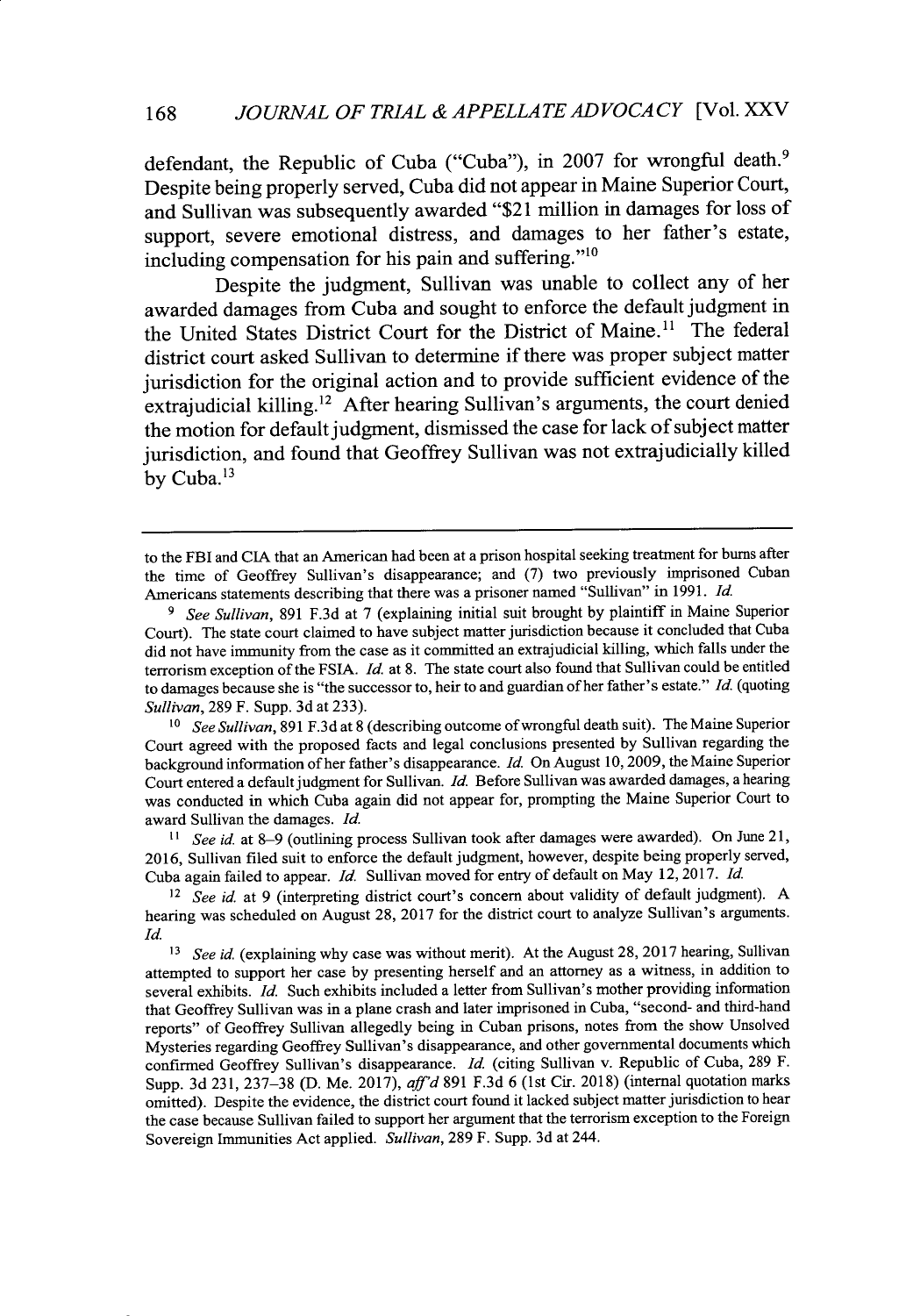In **1976,** the Foreign Sovereigns Immunities Act set the legal standard for foreign state immunity in civil actions.<sup>14</sup> As a result of this immunity, plaintiffs are forced to find an exception that will allow them to sue a foreign sovereign nation.'5 In **2008,** Congress amended the **FSIA** to add the terrorism exception, which gave plaintiffs a greater opportunity to sue foreign states.<sup>16</sup> However, for a court to hear a claim under the terrorism exception, the state being sued must be a state sponsor of terrorism at the time of the specific act or when the claim was filed.<sup>17</sup> Thus, if a plaintiff is

A foreign state is normally immune from the jurisdiction of federal and state courts... subject to a set of exceptions specified in §§ 1605 and 1607. Those exceptions include actions in which the foreign state has explicitly or impliedly waived its immunity... and actions based upon commercial activities of the foreign sovereign carried on in the United States or causing a direct effect in the United States .... When one of these or the other specified exceptions applies, the foreign state shall be liable in the same manner and to the same extent as a private individual under like circumstances.

*Id.* at 488-89 (citations omitted) (internal quotation marks omitted).

15 *See* 28. U.S.C. § 1604 (providing exceptions in sections 1605 to 1607); *see also* Argentine Republic v. Amerada Hess Shipping Corp., 488 U.S. 428, 439 (1989) (detailing certain exceptions that may apply to sovereign immunity). "[T]he FSIA provides the sole basis for obtaining jurisdiction over a foreign state in federal court ...." Argentine Republic, 488 U.S. at 443 (Blackmun, J., concurring).

[T]he exceptions enumerated in the Act **...** include cases involving the waiver of immunity, § 1605(a)(1), commercial activities occurring in the United States or causing a direct effect in this country, § 1605(a)(2), property expropriated in violation of international law,  $\S$  1605(a)(3), inherited, gift, or immovable property located in the United States, § 1605(a)(4), noncommercial torts occurring in the United States, § 1605(a)(5), and maritime liens, § 1605(b).

*Id.* at 439; *see* Saudi Arabia v. Nelson, 507 U.S. 349, 363 (1993) (rejecting respondent's action to sue Saudi Arabia as FSIA did not confer jurisdiction over suit). The Court found that the tortious acts that the plaintiff allegedly sustained did not qualify under the Act's commercial activity exception. *Nelson,* 507 U.S. at 358.

<sup>16</sup>*See* 28 U.S.C. § 1605A(a)(1) (2008) (outlining terrorism exception to jurisdictional immunity of foreign state); *see also* David P. Stewart, *The Foreign Sovereign Immunities Act: A Guide for Judges,* FED. JUD. CTR. INT'L LITIG. GuIDE, 81 (2013), https://www.fjc.gov/sites/default/ files/2014/FSIAGuide2Ol3.pdf [https://perma.cc/BW5Q-9ZEJ] (explaining increase of cases, especially those against Cuba, after adoption of exception).

*<sup>17</sup>See* 28 U.S.C. **§** 1605A(a)(2)(A)(i)(I) (deciding when terrorism exception applies).

<sup>14</sup>*See* 28 U.S.C. § 1604 (1976) (setting immunity standard for foreign sovereigns); *see also* Verlinden B.V. v. Cent. Bank of Nigeria, 461 U.S. 480, 488-89 (1983) (explaining purpose of Foreign Sovereign Immunities Act). The Act was passed "to free the Government from the caseby-case diplomatic pressures, to clarify the governing standards, and to [assure] litigants that... decisions are made on purely legal grounds and under procedures that insure due process **.... "** (alteration in original) (internal quotation marks omitted). *Verlinden B. V.,* 461 U.S. at 488. If, however, an exception under 28 U.S.C. § 1605 or 28 U.S.C. § 1607 applies, the foreign sovereign might not be immune from legal actions. *Id.*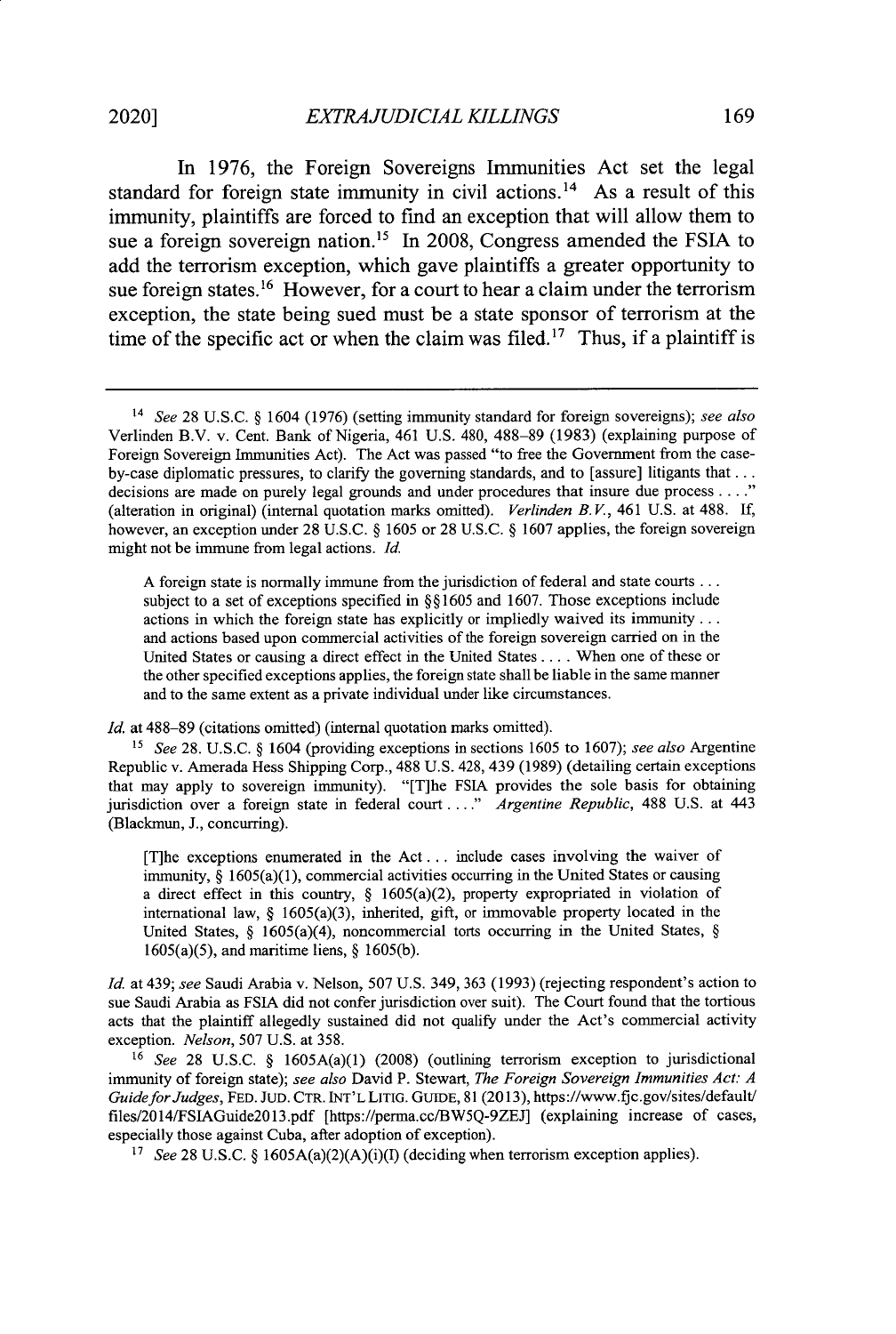arguing that an extrajudicial killing occurred, the requisite elements for an extrajudicial killing must first be proven.<sup>18</sup> Then, the plaintiff must also prove that the state committed the killing when it was a state sponsor of terrorism.<sup>19</sup>

It is not uncommon for a foreign sovereign to be sued in a United States court, fail to appear despite being properly served, and have a default

The court shall hear a claim under this section if the foreign state was designated as a state sponsor of terrorism at the time the act described in paragraph (1) occurred, or was so designated as a result of such act, and, subject to subclause (II), either remains so designated when the claim is filed under this section or was so designated within the 6 month period before the claim is filed under this section.

*Id.; see also* Kim v. Democratic People's Republic of Korea, 774 F.3d 1044, 1048 (D.C. Cir. 2014) ("Congress aimed to prevent state sponsors of terrorism.., from escaping liability for their sins"); *State Sponsors of Terrorism,* U.S. DEP'T OF ST., https://www.state.gov/j/ct/list/cl4l5l.htm (last visited Mar. 20, 2019) [https://perma.cc/YK6Q-TDYY] (listing state sponsors of terrorism). Currently, North Korea, Iran, Sudan, and Syria, are the only state sponsors of terrorism. *State Sponsors of Terrorism, supra* note 17.

*15 See* 28 U.S.C. § 1605A(h)(7) (stating extrajudicial killing definition is codified in Torture Victim Protection Act of 1991); Torture Victim Protection Act of 1991 § 3, 28 U.S.C. § 1350 (1992) (defining extrajudicial killing).

[T]he term extrajudicial killing means a deliberated killing not authorized by a previous judgment pronounced by a regularly constituted court affording all the judicial guarantees which are recognized as indispensable by civilized peoples. Such term, however, does not include any such killing that, under international law, is lawfully carried out under the authority of a foreign nation.

28 U.S.C. § 1350 (internal quotations omitted). *See Kim,* 774 F.3d at 1050-51 (explaining need for evidence of extrajudicial killings). "Maltreatment is actionable under the FSIA only if purposeful and particularly harsh and that killings are prohibited only if they occur outside the limits of the normal legal process." *Id.* at 1050. Thus, a plaintiff needs to show sufficient evidence that the killing was done by the government without a formal legal process. *Id.* at 1051; *see also* Mamam v. Berzain, 654 F.3d 1148, 1155 (11th Cir. 2011) (finding no showing of extrajudicial killing). Plaintiffs must produce sufficient facts that the killing was deliberately committed by the government. *Mamani,* 654 F.3d at 1155; *see also* Shoham v. Islamic Republic oflran, No. 12-cv-508, 2017 U.S. Dist. LEXIS 84119, at \*34-37 (D.D.C. June 1, 2017) (finding Iran not entitled to sovereign immunity as rock throwing was deemed as extrajudicial killing).

*<sup>19</sup>See* 28 U.S.C. § 1605A(a)(2)(A)(i)(I) (approved Nov. 8, 2019) (requiring state sponsor of terrorism); *see also* Krishnadev Calamur, *Who's On the List of State Sponsors of Terrorism, and Why,* NPR (Apr. 15, 2015, 12:26 PM), https://www.npr.org/sections/thetwo-way/2015/04/15 /399809412/whos-on-the-list-of-state-sponsors-of-terrorism-and-why [https://perma.cc/8LJH-LZZ5] (discussing nations considered state sponsors of terrorism and rationale for why they are listed). In 2015, President Obama removed Cuba as a state sponsor of terrorism. Calamur, *supra* note 19. "Cuba was previously accused by the State Department of being a safe haven for armed left-wing groups from Columbia and Spain... there was no indication that the Cuban government provided weapons or paramilitary training to terrorist groups." *Id.* (internal quotation marks omitted).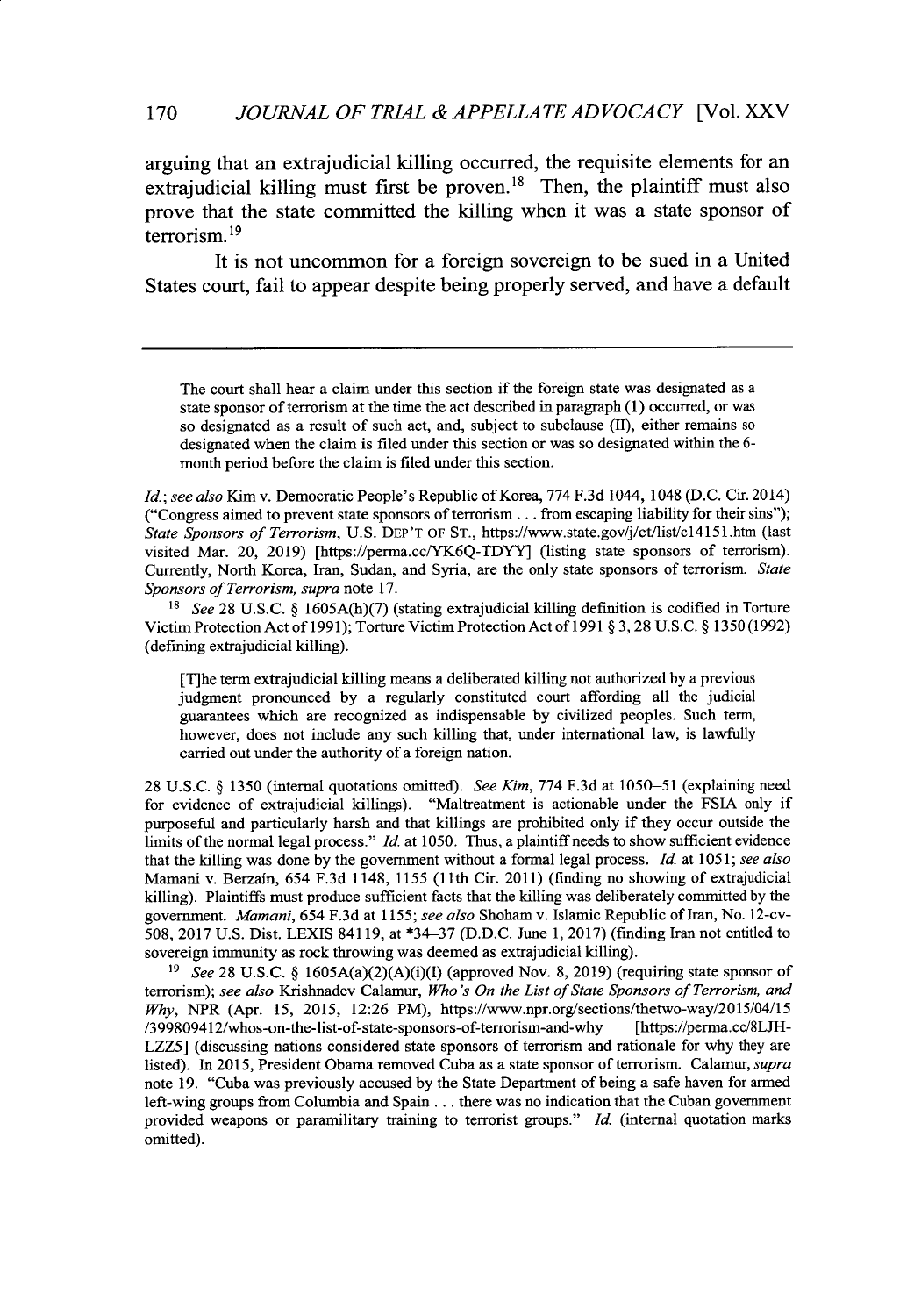judgment entered against them.<sup>20</sup> Whereas a default judgment might seem like an agreeable outcome to the plaintiff, it actually requires the federal court to inspect the claim for jurisdiction before attempting to seek the default judgment.<sup>21</sup> For that reason, courts always have to determine if jurisdiction is proper, and if the claim is being enforced against a foreign sovereign under the terrorism exception of the **FSIA,** the court must determine if that exception even applies.<sup>22</sup> Despite the fact that a default

21 *See* Walters v. Indus. & Commercial Bank of China, Ltd., 651 F.3d 280, 287 (2d Cir. 2011) (requiring courts to consider subject matter jurisdiction sua sponte); *see also* Coll. Standard Magazine v. Student Ass'n of State Univ. of N.Y., 610 F.3d 33, 35 (2d Cir. 2010) (refusing to grant relief if there is lack of jurisdiction); Hawley v. Murphy, 736 A.2d 268, 271 (Me. 1999) (finding default judgment may not be enforced if court does not have jurisdiction). "[A]n entry of default against an individual does not serve as a bar to that individual's right to challenge the subject matter jurisdiction of the court." *Hawley,* 736 A.2d at 271.

*<sup>22</sup>See* 28 U.S.C. *§* 1330(a) (1976) (authorizing courts to have jurisdiction against foreign states).

The district courts shall have original jurisdiction without regard to amount in controversy of any nonjury civil action against a foreign state as defined in section 1603(a) of this title [28 USCS *§* 1603(a)] as to any claim for relief in personam with respect to which the foreign state is not entitled to immunity either under sections 1605- 1607 of this title [28 USCS *§§* 1605-1607] or under any applicable international agreement.

*Id.* (alteration in original); *see* Verlinden B.V. v. Cent. Bank of Nigeria, 461 U.S. 480, 489 (1983) (explaining 28 U.S.C. § 1330(a) with relation to FSIA). The FSIA allows suits to be brought against foreign sovereigns in either state or federal court. *Verlinden B. V.,* 461 U.S. at 489.

[FSIA] guarantees foreign states the right to remove any civil action from a state court to a federal court .... The Act also provides that any claim permitted under the Act may be brought from the outset in federal court. If one of the specified exceptions to sovereign immunity applies, a federal district court may exercise subject-matter jurisdiction under *§* 1330(a); but if the claim does not fall within one of the exceptions, federal courts lack subject-matter jurisdiction. In such a case, the foreign state is also ensured immunity from the jurisdiction of state courts by *§* 1604.

*Id.; see* Mwani v. Bin Laden, 417 F.3d 1, 15 (D.C. Cir. 2005) (reasoning if no statutory exception applies then court does not have subject matter jurisdiction).

*<sup>20</sup>See* FED. R. **Civ.** P. 55(b)(1) (entailing default judgment); *see e.g.* Vera v. Republic of Cuba, 91 F. Supp. 3d 561, 563 (S.D.N.Y. 2015) (noting prior default judgments granted to plaintiffs); McCarthy v. Republic of Cuba, 354 F. Supp. 2d 1347, 1347-48 (S.D. Fla. 2005) (granting default judgment on sixty-seven million dollar award for plaintiff whose husband was extrajudicially killed); Colvin v. Syrian Arab Republic, 363 F. Supp. 3d 141, 146 (D.D.C. 2019) (understanding default judgment entered against Syria for failing to appear); *see also* Laurel Pyke Malson et al., *The Foreign Sovereign Immunities Act: 2009 Year in Review, CROWELL & MORING LLP, 36* (2010), https://www.crowell.com/files/The-Foreign-Sovereign-Immunities-Act-2009-Year-inhttps://www.crowell.com/files/The-Foreign-Sovereign-Immunities-Act-2009-Year-in-Review.pdf [https://perma.cc/CBF6-96TD] (explaining reasoning behind courts granting default judgments). Default judgments "are not uncommon in foreign sovereign litigation, as foreign states often choose to ignore claims asserted against them in U.S. courts, for political, economic, practical, or other reasons." *Malson, supra* note 20.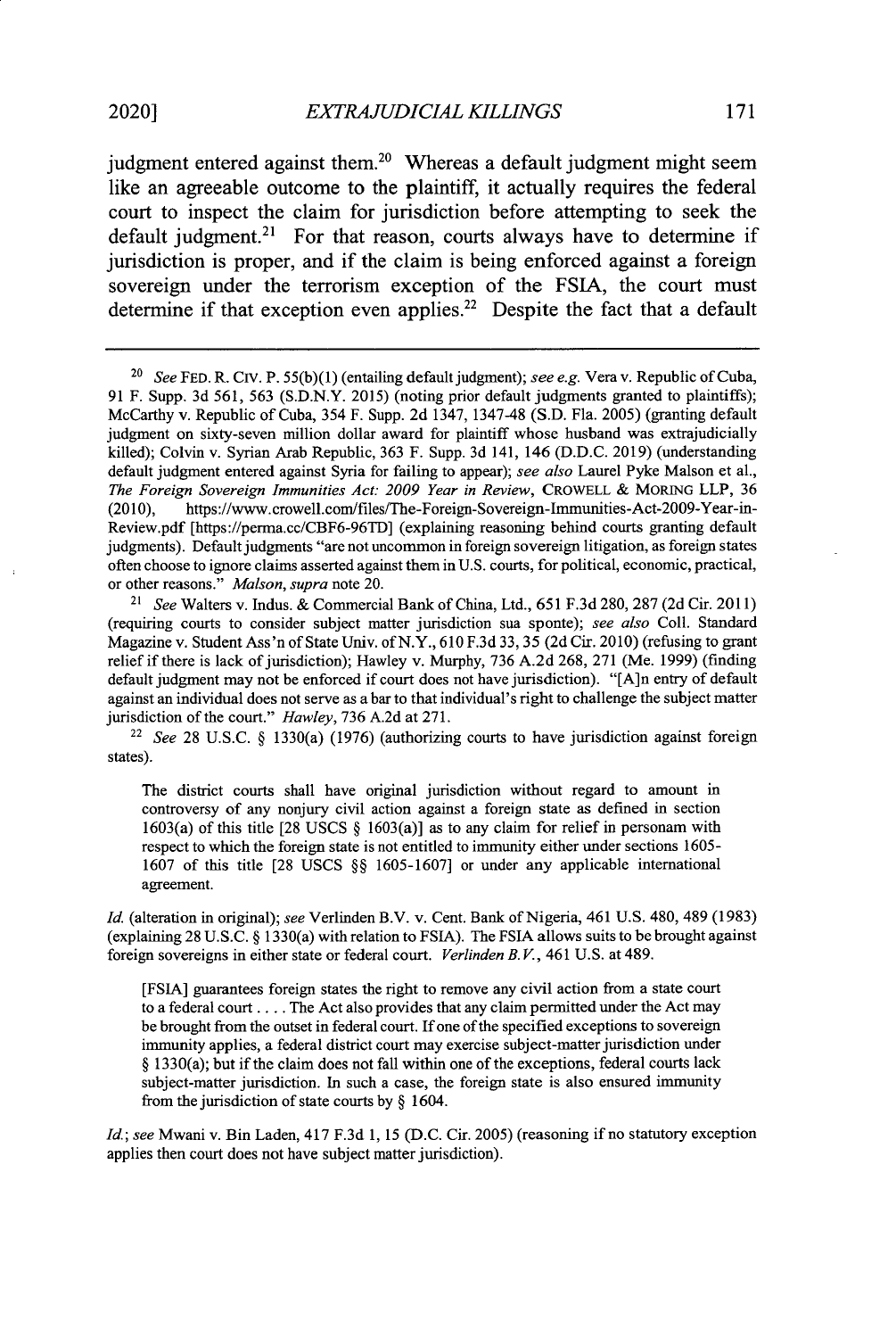judgment was already awarded, the plaintiff will not have standing if the court does not have subject matter jurisdiction.<sup>23</sup> If a defendant would like to remove the default judgment, they have to argue to set the entry of default aside.<sup>24</sup> In addition to the jurisdiction requirement, under the FSIA, a default judgment will not be granted unless the plaintiff presents satisfactory evidence to support their claim or right to relief.<sup>25</sup>

[F]our elements support a showing of good cause: (1) there is some excuse for allowing the default; (2) a meritorious defense to the action exists; (3) the plaintiff will not be seriously prejudiced if the default is set aside; and (4) the motion was made promptly upon learning of the default entry.

*Id.*

**<sup>25</sup>***See* 28 U.S.C. § 1608(e) (1976) (prohibiting default judgment unless claimant establishes right to relief); *see also* Owens v. Republic of Sudan, 864 F.3d 751,785 (D.C. Cir. 2017) (providing evidence standard similar to Fed. R. Civ. P. 55(d)). "A default judgment may be entered against the United States, its officers, or its agencies only if the claimant establishes a claim or right to relief by evidence that satisfies the court." FED. R. CiV. P. 55(d). The *Owens* court reasoned that a "lenient standard is particularly appropriate for a FSIA terrorism case, for which firsthand evidence and eyewitness testimony is difficult or impossible to obtain from an absent and likely hostile sovereign." 864 F.3d at 785; *see* Lasheen v. Embassy of the Arab Republic of Egypt, 625 Fed. App'x 338, 340 (9th Cir. 2015) (finding no abuse of discretion in entering default judgment because evidence was satisfactory); Kim v. Democratic People's Republic of Korea, 774 F.3d 1044, 1046 (D.C. Cir. 2014) (reconciling unclear standard of what quality of evidence must be produced); Compania Interamericana Exp.-Imp., S.A. v. Compania Dominicana de Aviacion, 88 F.3d 948,951 (11 th Cir. 1996) ("[E]stablish entitlement to relief by providing satisfactory evidence as to each element of the claims upon which relief was sought"); Commercial Bank of Kuwait v. Rafidain Bank, 15 F.3d 238, 242 (2d Cir. 1994) (reasoning plaintiff's allegations should be supported by evidence but no evidentiary hearing requirement); Alameda v. Sec'y of Health, Educ. & Welfare, 622 F.2d 1044, 1048 (1st Cir. 1980) ("the quantum and quality of evidence that might satisfy a court can be less than that normally required."); *but cf* Clodfelter v. Republic of Sudan, 720 F.3d 199, 210 (4th Cir. 2013) (differentiating from custom of analyzing plaintiff's prima facie case for satisfactory evidence). "[A] district court may properly take a close look at a plaintiff's case" when determining if the plaintiff met the satisfactory evidence burden. *Clodfelter,* 720 F.3d at 210; *see* Saludes v. Republica de Cuba, 577 F. Supp. 2d 1243, 1246 (S.D. Fla. 2008) (allowing courts to accept plaintiffs "uncontroverted evidence" to establish claim of relief against foreign states); Joseph M. Terry, Comment, *Jurisdictional Discovery Under the Foreign Sovereign Immunities Act,* 66 U. CHi. L. REV. 1029, 1042 (1999) (explaining high evidentiary burden is difficult for plaintiff's to prove statutory exceptions apply). "Plaintiffs are often unable to prove an exception to the FSIA without significant discovery. Proof of an exception to immunity is highly fact dependent and may require evidence that is in the exclusive possession of defendants." Terry, *supra* note 25, at 1042.

**<sup>23</sup>***See* case cited *supra* note 21 and accompanying text (discussing need to inspect claims for jurisdiction); *see also Vera,* 867 F.3d at 320 (concluding that Full Faith and Credit Act does not establish jurisdiction under § 133 l(a)); Espinal-Dominguez v. Puerto Rico, 352 F.3d 490, 495 (1st Cir. 2003) ("[F]ederal courts are powerless to act in the absence of subject matter jurisdiction . . . .").

<sup>24</sup>*See* Mary Kay Kane, *Suing Foreign Sovereigns: A Procedural Compass,* 34 STAN. L. REV. 385, 395 (1982) (stating requirements for defendants who want to set aside entry of default).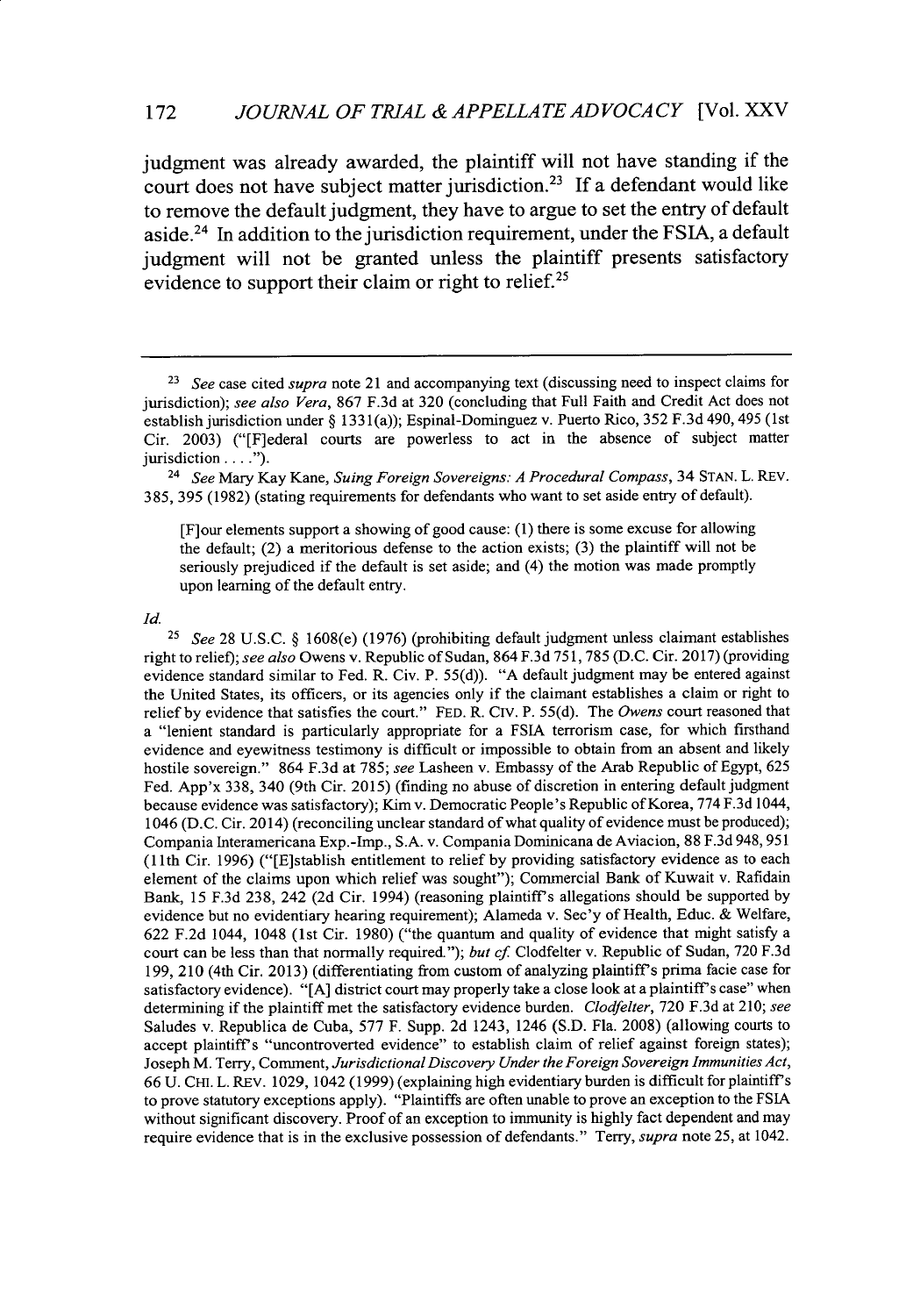2020]

Judgments might not be enforced in federal court despite the Full Faith and Credit Clause of the United States Constitution.<sup>26</sup> The Full Faith and Credit Clause will not bind a federal court to a state court's finding of jurisdiction.<sup>27</sup> For example, if a state court did not have subject matter jurisdiction when entering a default judgment, the federal court will not enforce the judgment.<sup>28</sup>

*In Sullivan v. Republic of Cuba,* the court affirmed the dismissal of the action because Sullivan did not sufficiently prove that Cuba's conduct fell under the **FSIA** terrorism exception, resulting in a lack of jurisdiction over Cuba.<sup>29</sup> However, the court assumed *arguendo*, that the Full Faith and

[T]he Full Faith and Credit Act, which requires state court judgments to receive the same credit, validity, and effect in every other court in the United States, has no bearing on the question of whether a district court has subject matter jurisdiction to hear a claim... [A]n attempt to obtain a federal judgment on the strength of a state court judgment is not a case arising under the Constitution, laws, or treaties of the United States that would trigger federal question jurisdiction.

#### *Vera,* 867 F.3d at 320 (citation omitted).

28 *See* Jerez v. Republic of Cuba, 775 F.3d 419, 422 (D.C. Cir. 2014) ("[A] court asked to enforce a default judgment must entertain an attack on the jurisdiction of the court that issued the judgment. If it finds that the issuing court lacked jurisdiction, it must vacate the judgment."); *see also* Bell Helicopter Textron, Inc. v. Islamic Republic ofIran, 734 F.3d 1175, 1181 (D.C. Cir. 2013) ("A judgment remains void even after final judgment if the issuing court lacked subject-matter jurisdiction, regardless of whether there existed an 'arguable basis' for jurisdiction.").

<sup>29</sup>*See* Sullivan v. Republic of Cuba, 891 F.3d 6, 9 (1st Cir. 2018) ("The Republic of Cuba is presumptively immune from suit unless Sullivan can prove that its alleged conduct falls under one of the exceptions specified in the FSIA.").

Sullivan argues that the district court erred in dismissing her complaint because the Maine Superior Court had expressly found that the terrorism exception to the FSIA applies to the alleged extrajudicial killing of her father. Sullivan asserts that by "'looking behind' the factual findings of the Maine Judgment and determining... that there was no evidence of an extra-judicial killing," the district court violated the Full Faith and Credit Act ("FFCA") **...** which requires "judicial proceedings" to be given "the same

<sup>26</sup> *See* U.S. CONST. art. IV, § 1 ("Full Faith and Credit shall be given in each State to the public Acts, Records, and judicial Proceedings of every other State."); *see also* Nevada v. Hall, 440 U.S. 410, 421 (1979) ("A judgment entered in one State must be respected in another provided that the first State had jurisdiction over the parties and the subject matter."); V.L. v. E.L., 136 **S.** Ct. 1017, 1020 (2016) (analyzing when states can and cannot abide by Full Faith and Credit Clause).

<sup>27</sup>*See* Underwriters Nat'l Assurance Co. v. N.C. Life & Accident & Health Ins. Guar. Ass'n., 455 U.S. 691, 705 (1982) (requiring inquiry into jurisdiction standing of court's judgment). "[B]efore a court is bound by the judgment rendered in another State, it may inquire into the jurisdiction basis of the foreign court's decree. If that court did not have jurisdiction over the subject matter or the relevant parties, full faith and credit need not be given." *Id.; see also* Durfee v. Duke, 375 U.S. 106, 110 (1963) ("[A] judgment of a court in one State is conclusive upon the merits in a court in another State only if the court in the first State had power to pass on the merits **-** had jurisdiction, that is, to render the judgment."); *Vera,* 867 F.3d at 320 (rejecting argument that Full Faith and Credit Act establishes jurisdiction under § 1331(a)).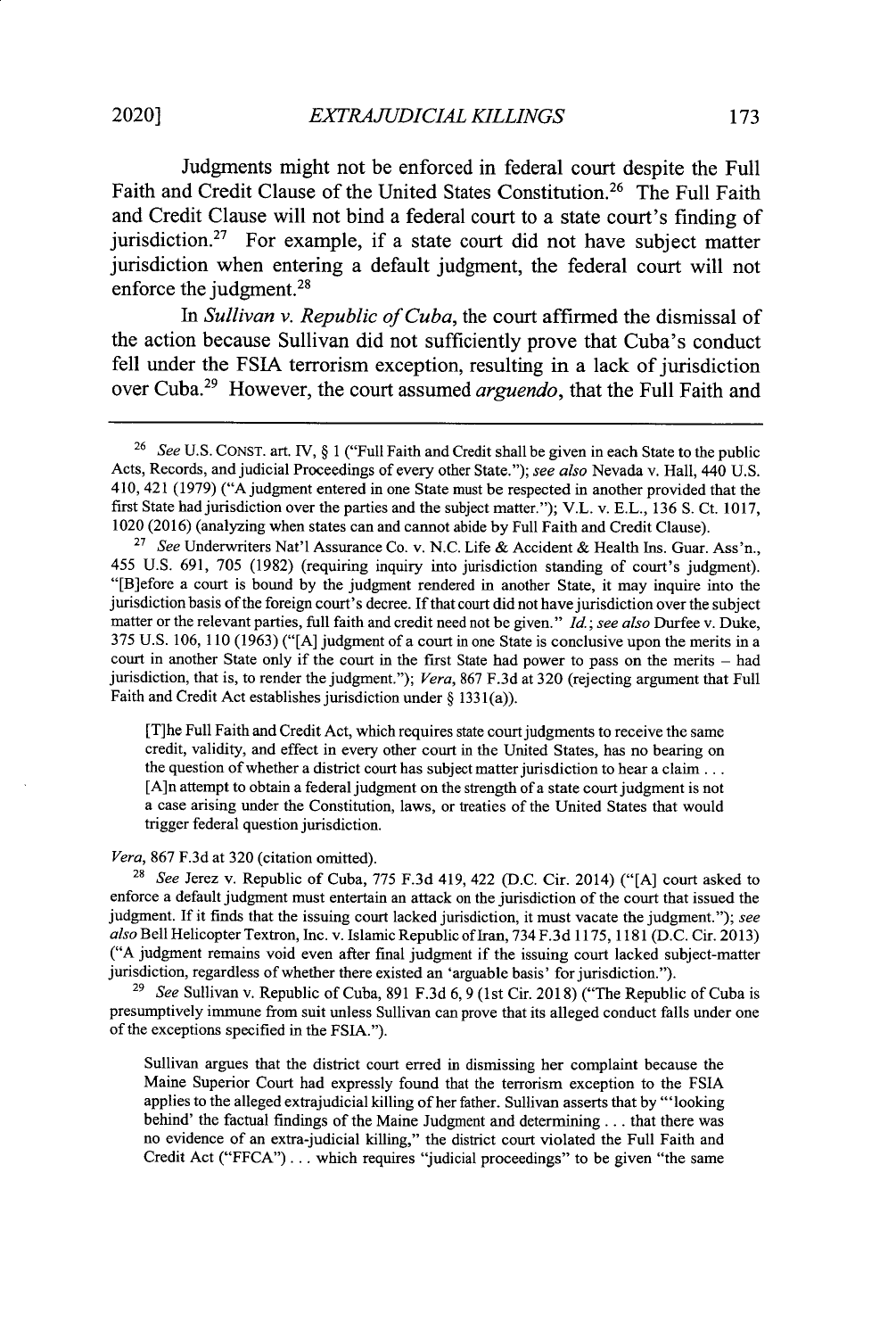Credit Clause applied and the district court's finding of subject matter jurisdiction under FSIA was valid.<sup>30</sup> Through its analysis, the court explained that the dismissal of the case was proper under the **FSIA** for lack of subject matter jurisdiction.<sup>31</sup> As a result of its reasoning, the court found that Sullivan produced insufficient evidence to establish that the **FSIA** terrorism exception applied. $32$  The court even refused to lower the high

*Id.* at 9-10 (alterations in original) (internal citation omitted); see Argentine Republic v. Amerada Hess Shipping Corp., 488 U.S. 428, 443 (1989) (explaining how FSIA provides jurisdiction to sue foreign states in U.S. courts). "[The FSIA] provides the sole basis for obtaining jurisdiction over a foreign state in the courts of this country **.. "** *Argentine Republic,* 488 U.S. at 443.

*<sup>30</sup>See Sullivan,* 891 F.3d at 10 (attempting to find valid argument that district court had proper jurisdiction). The court asserted that Sullivan's best argument was that full faith and credit must be given because Maine Superior Court awarded her a default judgment. *Id* This argument, however, would still fail because default judgments can be attacked on the grounds of subject matter jurisdiction. *Id.* The court also relied on Me. R. Civ. P. 12(h)(3) which states, "[w]henever it appears by suggestion of the parties or otherwise that the court lacks jurisdiction of the subject matter, the court shall dismiss the action." *Id.* As a result, "even if the Maine Superior Court's default judgment were to be accorded full faith and credit, a federal court would not be precluded from determining, de novo, whether the state court had subject matter jurisdiction to enter that judgment." *Id.* The court used the decisions in *Vera* and *Underwriters National Assurance Co.,* to find that when a matter is being brought under the FSIA, "as a matter of federal law, the FFCA [Full Faith and Credit Act] does not apply to default judgments rendered in excess of the court's subject matter jurisdiction." *Id.; see Underwriters Nat'l Assurance Co.*, 455 U.S. at 705 (requiring inquiry into jurisdictional basis of judgments). "If that court did not have jurisdiction over the subject matter **...** full faith and credit need not be given." *Sullivan,* 891 F.3d at 10 (citing *Underwriters Nat'l Assurance Co.,* 455 U.S. at 705); *see Vera,* 867 F.3d at 321 (discussing proper subject matter jurisdiction). As a result, the *Sullivan* court held that the federal district court is permitted to "independently review whether Sullivan's case fell within the terrorism exception to the FSIA," allowing it to determine if jurisdiction is valid. 891 F.3d at 10.

*31 See Sullivan,* 891 F.3d at 11 (determining whether dismissal was proper). The court reviewed "the district court's findings of fact for clear error and its legal conclusions de novo." *Id.* Acts of terrorism, i.e. extrajudicial killings, allow plaintiffs to sue foreign states under the terrorism exception of FSIA if sufficient evidence is presented. Id. The court held the dismissal of the case for lack of subject matter jurisdiction was proper as the application of the terrorism exception was not sufficiently proven. *Id.* at 8.

**<sup>32</sup>***See id* at 11 (describing evidence required to prove extrajudicial killing). However, Sullivan must prove that Cuba extrajudicially killed her father and that Cuba was a state sponsor of terrorism. *Id.* The court inferred that the evidence Sullivan produced, at best, showed that her father was captured and incarcerated by Cuba, not killed. *Id.* The Maine Superior Court erred in awarding default judgment despite no evidence of a deliberate killing, which it was not authorized to do under the FSIA or the Torture Victim Protection Act. *Id.* Further, Cuba was not even designated as a state sponsor of terrorism in 1963, which was when Geoffrey Sullivan was legally declared dead by the United States Social Security Administration. Id. at 8.

full faith and credit in every court within the United States ... as they have by law or usage in the courts of such State, Territory or Possession from which they are taken." We find no error and affirm the dismissal of this action.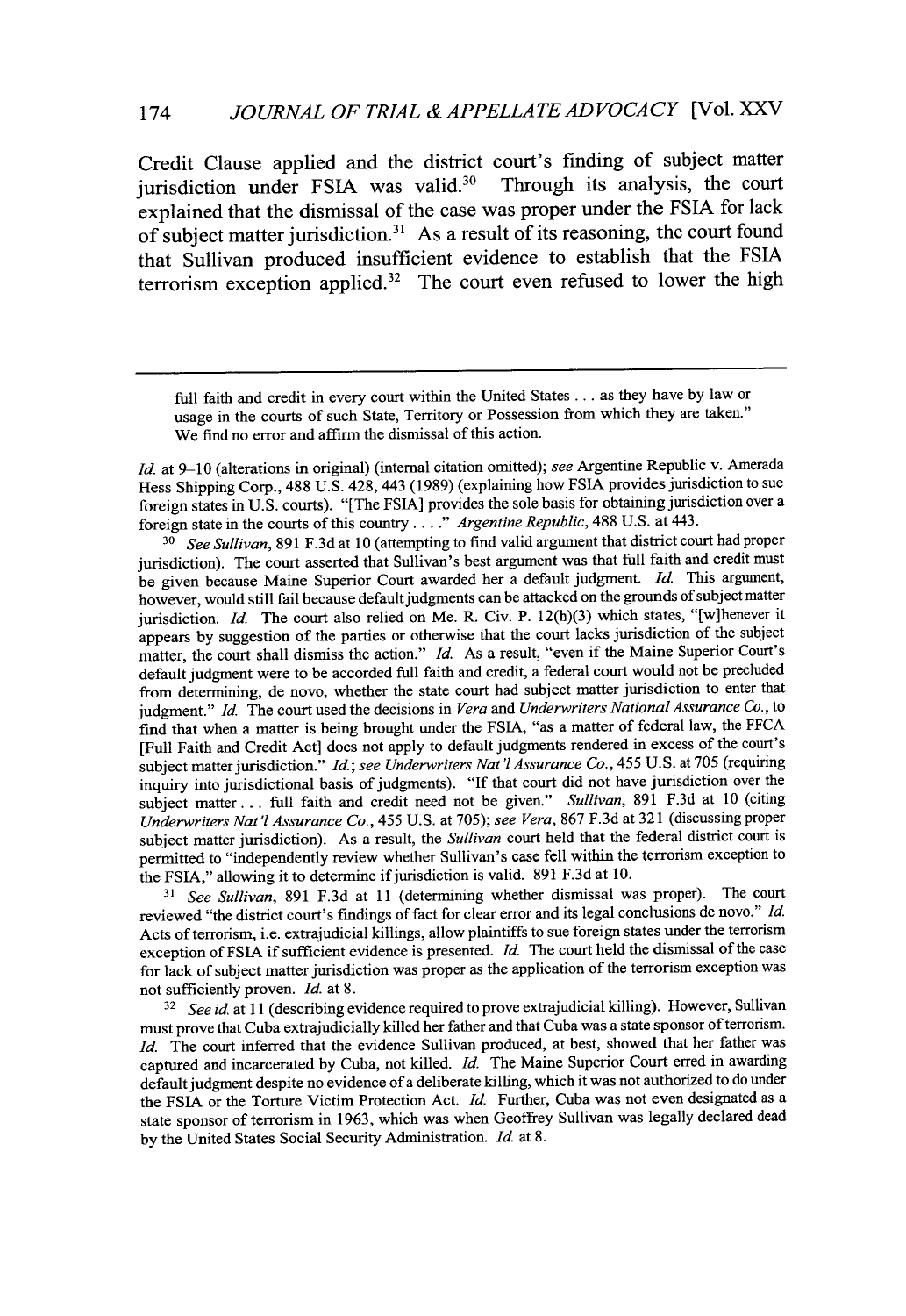evidentiary standard of proving an extrajudicial killing to award Sullivan damages.<sup>33</sup>

Despite the unfair outcome to Sullivan, the court appropriately resolved the issue at bar by applying existing case precedent.<sup>34</sup> When applying the two-prong test to determine if the terrorism exception to the **FSIA** applied, the court correctly held that Sullivan did not produce sufficient evidence to find that Cuba extrajudicially killed her father.<sup>35</sup> As a result, the court properly dismissed the case for lack of subject matter jurisdiction and held that it was not bound by the Full Faith and Credit Act.<sup>36</sup> While it is

<sup>36</sup>*See Sullivan,* 891 F.3d at 12 (dismissing case for lack of subject matter jurisdiction); *see also* Underwriters Nat'l Assurance Co. v. N.C. Life & Accident & Health Ins. Guar. Ass'n., 455 U.S. 691, 705 (1982) (allowing courts to not award Full Faith and Credit if prior court was without jurisdiction); *Vera,* 867 F.3d at 320 (refusing to apply Full Faith and Credit Act if jurisdiction is

<sup>&</sup>lt;sup>33</sup> See id. at 12 (finding lack of subject matter jurisdiction as terrorism exception does not apply). The court rejected Sullivan's suggestion to lower the evidentiary standard of producing evidence that an extrajudicial killing occurred. *Id.* at 11. The court stated Sullivan misread *Kim,* which supported a more lenient evidentiary standard. *Id.* The Kim court stated, "[r]equiring a plaintiff to produce direct, first-hand evidence of the victim's torture and murder would... thwart the purpose of the terrorism exception: holding state sponsors of terrorism accountable for torture and extrajudicial killing." Kim v. Democratic People's Republic of Korea, 774 F.3d 1044, 1045 (D.C. Cir. 2014). The *Sullivan* court found that even though Sullivan was not required to produce direct firsthand evidence that her father was murdered, she still did not produce enough evidence. 891 F.3d at 12. "Sullivan failed to provide any evidence, circumstantial or otherwise, that the Cuban government killed her father after keeping him incarcerated for at least twenty years, let alone that Cuba acted extrajudicially." *Id.*

*<sup>14</sup> See Sullivan,* 891 F.3d at 11-12 (dismissing suit for lack of subject matter jurisdiction); *see also* Argentine Republic v. Amerada Hess Shipping Corp., 488 **U.S.** 428, 439 (1989) (providing that jurisdiction over foreign sovereign is only proper under **FSIA);** *Vera,* 867 F.3d at 320 (determining jurisdiction is still required when enforcing state judgment); Jerez v. Republic of Cuba, 775 F.3d 419, 422-23 (D.C. Cir. 2014) (clarifying full faith and credit is not binding on federal courts regarding determination of jurisdiction); *Kim*, 774 F.3d at 1050–51 (requiring some type of evidence supporting foreign sovereign killing of another without due process); Mamani v. Berzain, 654 F.3d 1148, 1155 (11th Cir. 2011) (relying on deliberate, not accidental, evidence for extrajudicial killing); Walters v. Indus. & Commercial Bank of China, Ltd., 651 F.3d 280, 287 (2d Cir. 2011) (explaining court requirement to always evaluate whether subject matter jurisdiction is proper).

<sup>&</sup>lt;sup>35</sup> See Sullivan, 891 F.3d at 11-12 (holding that claim will fail without showing of sufficient evidence that exception applies); *see also* Owens v. Republic of Sudan, 864 F.3d 751, 779 (D.C. Cir. 2017) (allowing default judgment only if claimant establishes evidence satisfying to court); Lasheen v. Embassy of The Arab Republic of Egypt, 625 F. App'x 338, 340 (9th Cir. 2015) (allowing default judgment as plaintiff alleged satisfactory evidence); *Kim,* 774 F.3d at 1050-51 (recognizing evidence supporting allegation that extrajudicial killing was committed); *Mamani,* 654 F.3d at 1155 (requiring evidence of intentional extrajudicial killing); Compania Interamericana Exp.-Imp., S.A. v. Compania Dominicana de Aviacion, 88 F.3d 948, 951 (11th Cir. 1996) (mandating satisfactory evidence for each wanted relief); Commercial Bank of Kuwait v. Rafidain Bank, 15 F.3d 238, 242 (2d Cir. 1994) (requiring allegations to be supported by evidence); Saludes v. Republica de Cuba, 577 F. Supp. 2d 1243, 1246 (S.D. Fla. 2008) (permitting affidavit as partial proof of plaintiff's evidence).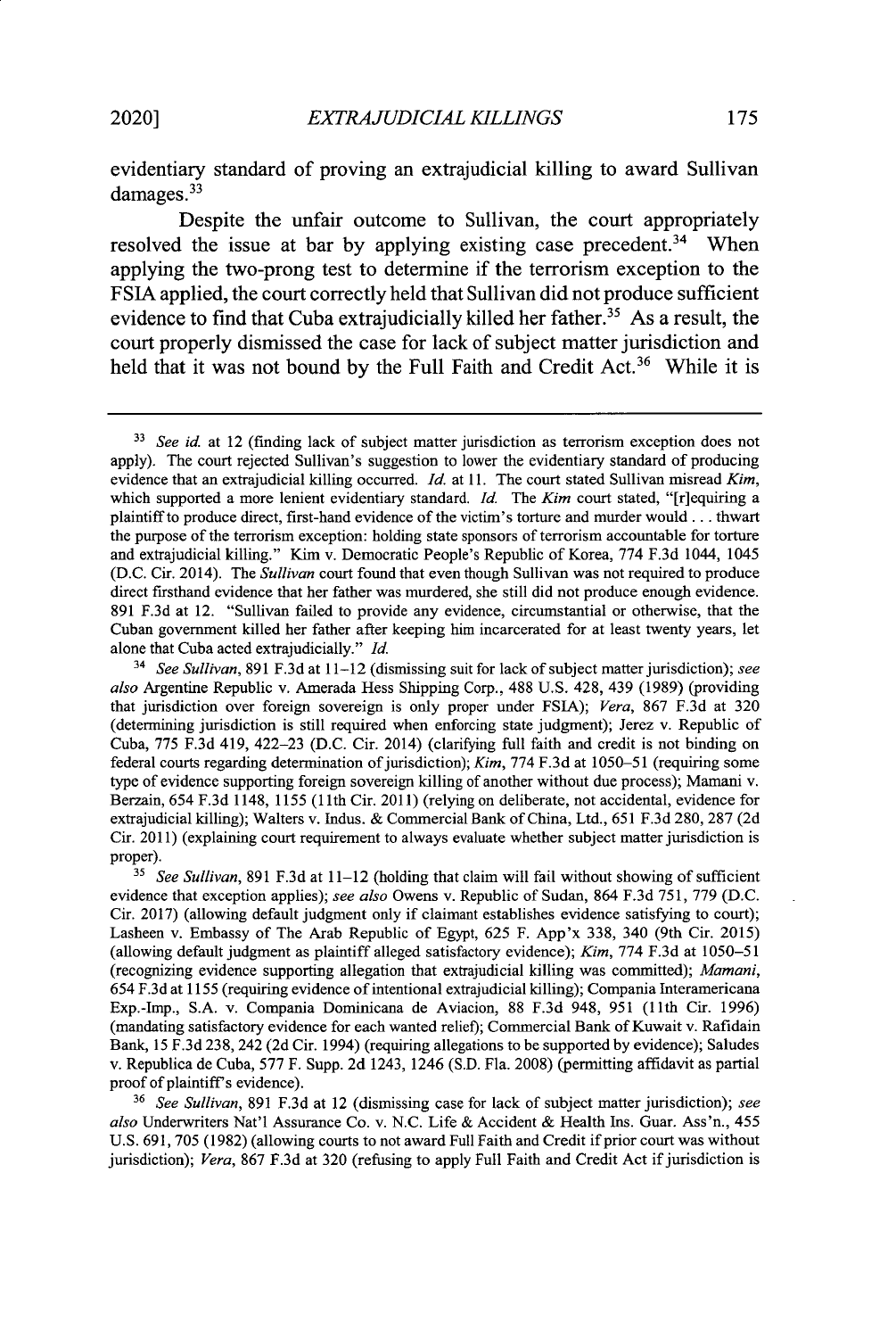unfortunate that Sullivan did not obtain relief for her father's death, there must be a standard to hold a foreign sovereign accountable for alleged horrendous acts.<sup>37</sup>

The crux of this case turned on whether there was sufficient evidence of the extrajudicial killing that warranted Sullivan to be awarded the default judgment.<sup>38</sup> This is because the only way for a United States court to have jurisdiction over Cuba is for Sullivan to produce sufficient evidence that her father was extrajudicially killed, as required under the terrorism exception of the FSIA. $39$  The court relied on precedent to determine if the evidence was sufficient and held that the evidence produced was inadequate to show Geoffrey Sullivan was killed by Cuba, because it merely speculated how he died and did not prove that Cuba actually caused his death.<sup>40</sup> This

**<sup>38</sup>***See Sullivan,* 891 F.3d at 9 (reviewing federal district court's holding). The court found that Sullivan failed to provide evidence that proved Geoffrey Sullivan was killed deliberately by Cuba. Id. at 11. The court found "[t]he record... empty of 'any evidence that [Sullivan's] father was the victim of an intentional killing by Cuba and that any such killing was committed in the absence of legal process."" Id. (quoting Sullivan v. Republic of Cuba, 289 F. Supp. 3d 231, 244 (D. Me. 2017), *affid* 891 F.3d 6 (1st Cir. 2018)) (alteration in original).

<sup>39</sup> See Sullivan, 289 F. Supp. 3d at 244-45 (concluding insufficient evidence presented to apply terrorism exception). The court found that, "[e]ven accepting as true Sullivan's uncontroverted evidence, which is mired in multiple levels of hearsay and often relies on speculation, she has shown, at best, that her father was incarcerated in Cuba after the date when Cuba was placed on the state sponsors of terrorism list. *Id.; see* Deutsch, *supra* note 4, at 903 (describing process of determining liability under FSIA). "First, plaintiffs must satisfy the jurisdictional prerequisite by establishing that the conditions of one of the relevant exceptions to foreign sovereign immunity are met. Second, liability must be proven for the specific relief that is sought **...."** Deutsch, *supra* note 4, at 903.

<sup>40</sup>*See Sullivan,* 289 F. Supp. 3d at 243-44 (comparing Sullivan's evidence to precedent). The court states that an error occurs when there is a "clearly erroneous factual finding" and such factual finding is relied upon, as in *Vera. Id.* at 243 (citing *Vera,* 867 F.3d at 317). The court also permits a somewhat "lenient" approach when determining if evidence is sufficient for the terrorism exception of FSIA, but it cannot be too lenient. *Id.* at 244.

*In Han Kim v. Democratic People's Republic of Korea...* [i]n determining that the plaintiffs had presented sufficient evidence to support their claim, the appeals court

not proper); *Jerez,* 775 F.3d at 423 (determining default judgments are not bound by Full Faith and Credit Act if improper jurisdiction); Hawley v. Murphy, 736 A.2d 268,271 (Me. 1999) (finding no bar to subject matter jurisdiction challenge despite default judgment entered).

**<sup>17</sup>***See §* 1605A(a)(1) (holding foreign states accountable for acts of extrajudicial killings); *see also Sullivan,* 891 F.3d at 7-8 (describing Sullivan's struggle to learn what happened to her father). "[Sullivan] has... dedicated much of her life to discovering the truth about [her father's] disappearance, including contacting dozens of federal agencies and officials and filing a Freedom of Information Act... request." *Sullivan,* 891 F.3d at 7-8 (internal quotation omitted). The court required Sullivan to meet the test under *§* 1605A(a)(1). *Id.* at 11. It expected Sullivan to show proof "that (1) Cuba committed an 'extrajudicial killing,' which is defined. **. .** as 'a deliberated killing not authorized by a previous judgment pronounced by a regularly constituted court,' and that (2) Cuba was 'designated as a state sponsor of terrorism at the time the [extrajudicial killing] occurred'...." **Id.** (citations omitted) (alteration in original).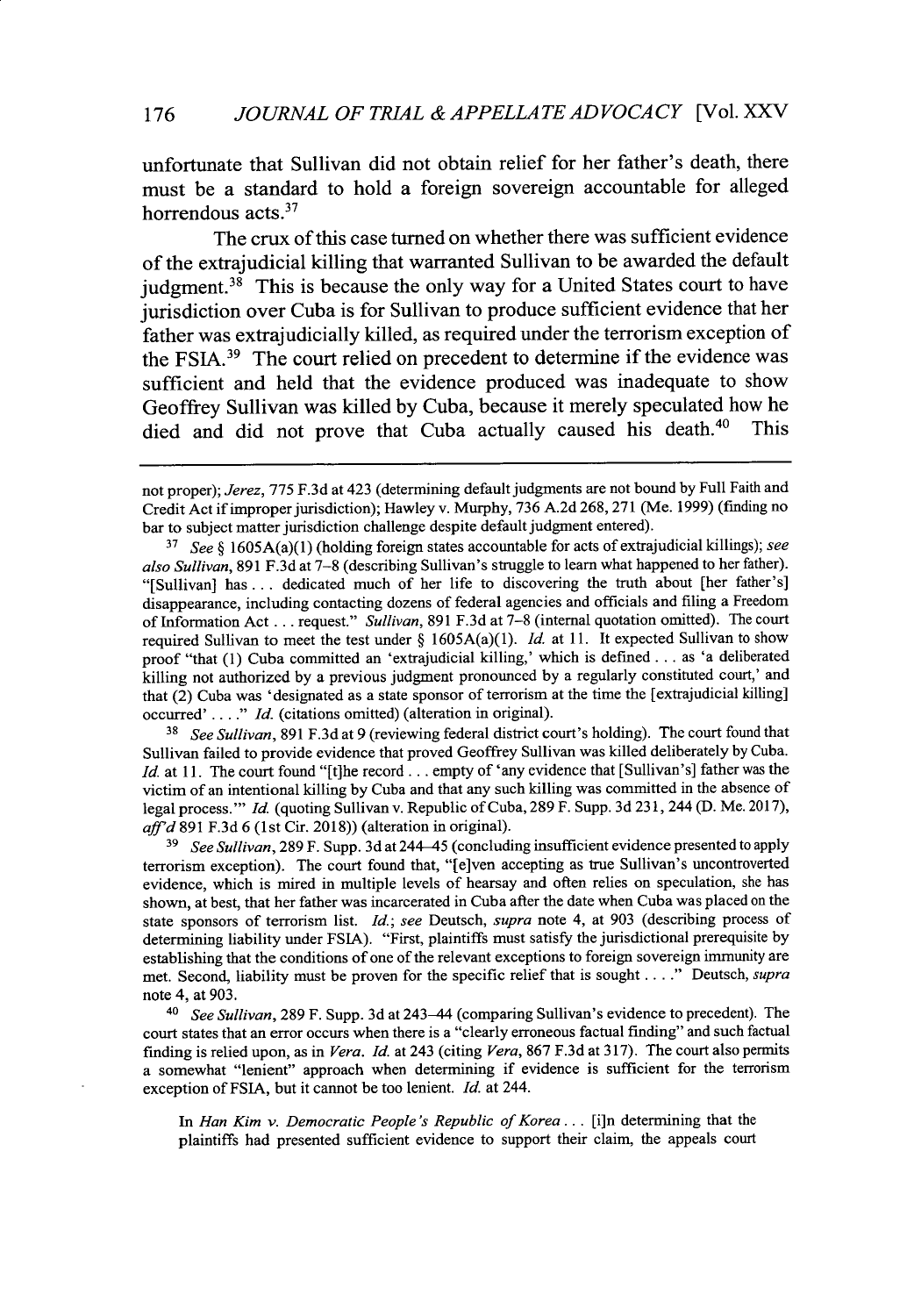requirement is at an appropriate threshold because it would be unfair to sue foreign sovereigns for acts that cannot be supported **by** sufficient evidence.<sup>4</sup> '

The court's decision may have an effect on future cases, as any prospective plaintiff **(1)** must ensure that they have sufficient evidence to prove an extrajudicial killing occurred, and (2) that the accused country is a state sponsor of terrorism.<sup>42</sup>**If** Sullivan appealed this to the Supreme Court, she would have needed to locate additional evidence that supported her argument that Cuba extrajudicially killed her father during the time Cuba was a state sponsor of terrorism.<sup>43</sup> Thus, despite the difficulty in finding

<sup>41</sup>*See Sullivan,* 289 F. Supp. 3d at 245 (stating Sullivan's failure to provide sufficient evidence of extrajudicial killing).

[S]ullivan's failure to present any evidence that her father was extrajudicially killed by Cuba would mean that she has failed to "establish her claim or right to relief by evidence satisfactory to the court." This Court recognizes that some degree of leniency in assessing evidentiary burdens is warranted in a situation, such as this one, in which a plaintiff has understandable difficulty getting information out of a secretive and hostile nation.

*Id.* (original alterations omitted) (citation omitted); *see also* Howe, *supra* note 2 (explaining difficulty on winning claim under FSIA's terrorism exception); *but cf.* Terry, *supra* note 25, at 1055-56 (providing alternative for plaintiffs to produce sufficient evidence). Providing that plaintiffs should be required to prove "some... evidence exists" and that through discovery, more evidence will be found and will make it easier for the plaintiff to establish their case. Terry, *supra* note 25, at 1056.

<sup>42</sup>*See Sullivan,* 289 F. Supp. 3d at 237-39 (explaining evidence that was later deemed insufficient). The court emphasized that the second and third-hand reports, the heavily redacted government documents, and a Social Security Administration document declaring Geoffrey Sullivan dead in 1963, was not sufficient to meet the threshold needed to prove that Cuba extrajudicially killed him. *Id.; see also* Elsea, *supra* note 2, at 2 (describing difficulty of success against designated State sponsors of terrorism); Howe, *supra* note 2 (explaining Supreme Court denial to be lenient with FSIA terrorism exception); Calamur, *supra* note 19 (explaining why Cuba was removed from state sponsor of terrorism list).

<sup>43</sup>*See Sullivan,* 289 F. Supp. 3d at 245-46 (stating court cannot find extrajudicial killing with evidence presented). "[T]he record before this Court lacks any evidence.., that Geoffrey Sullivan was deliberately subjected to poor conditions that caused his death. Nor can this Court simply infer from his detention that Geoffrey Sullivan was killed in the absence of legal process." *Id.* Sullivan would need to find evidence that Geoffrey Sullivan was killed by Cuba when Cuba was a designated state sponsor of terrorism in 1982. *Sullivan,* 891 F.3d at 11.

stated that evidentiary standards must necessarily be relaxed where a foreign sovereign like North Korea has "made [the victim] unavailable to testify on his own behalf, refused to appear in court and subject itself to discovery, and is known to intimidate defectors and potential witnesses."

*Id.* (quoting *Kim,* 774 F.3d at 1048) (second alteration in original). The *Sullivan* court further determined that the plaintiffs in *Kim* presented "circumstantial evidence that their relative had been tortured and killed," while Sullivan did not do so. 289 F. Supp. 3d at 234. Sullivan only produced evidence that Geoffrey Sullivan "was shot down over Cuba," and was "imprisoned by the Castro regime." *Id.*